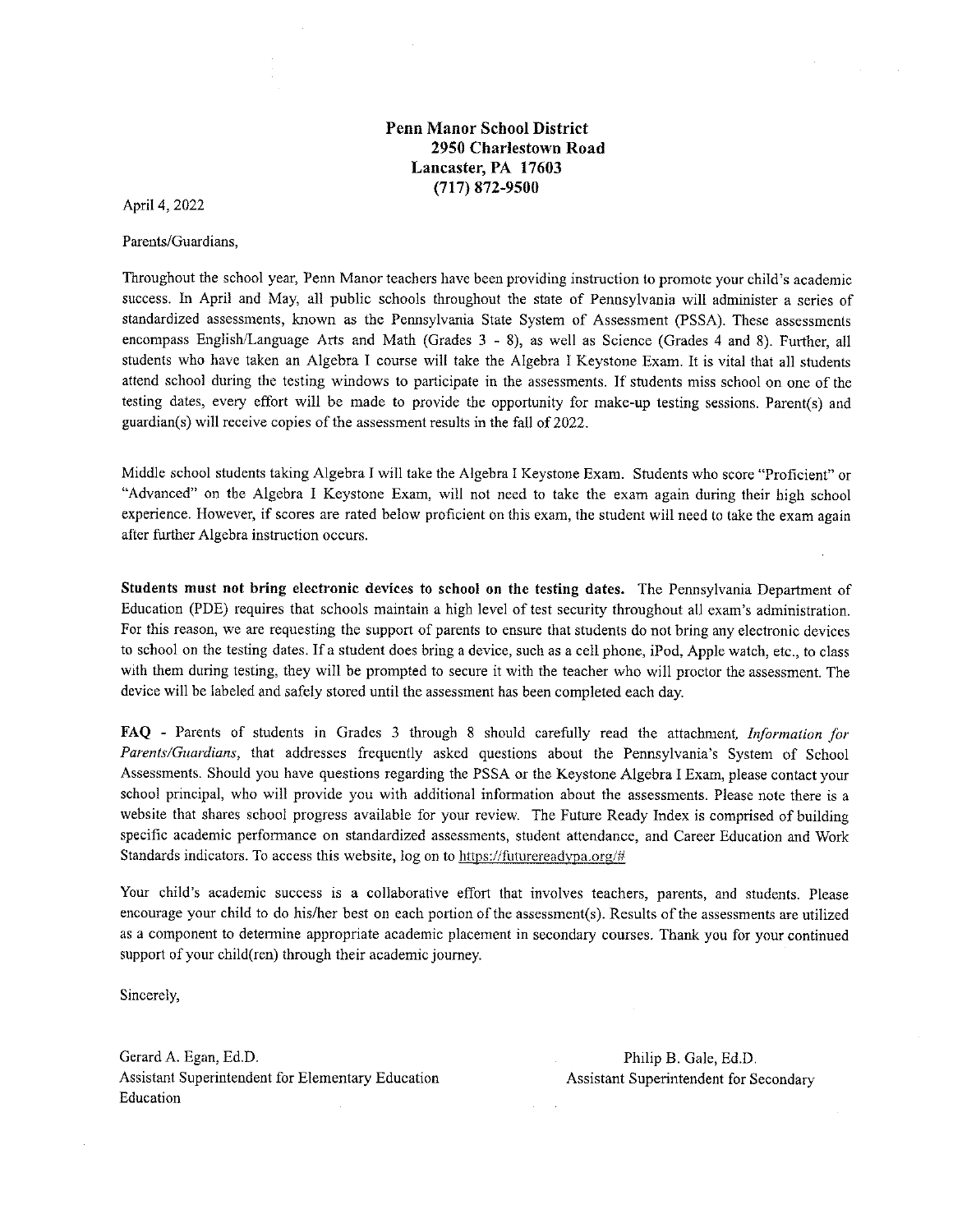# Penn Manor School District 2950 Charlestown Road Lancaster, PA 17603 (717) 872-9500

# Preparation for PSSA and Keystone Exams 2022

#### Pre-Planned Educational Trips

 $\triangleright$  Please be advised that pre-planned trips that coincide with dates during the testing window may be denied and considered on a case-by-case basis (Administrative Regulations 204-AR-3).

# Here are a few tips we recommend that you discuss with your child about the assessment:

- $\triangleright$  Listen to, read and follow all directions given. Ask questions, if you do not understand the directions.
- > Read each question carefully, especially multiple-choice items that ask for the "best answer."
- >» Be sure to read any open-ended questions and writing prompts carefully before responding.
- $\triangleright$  Try to answer each test item.
- >» DO NOT bring any electronic devices, (e.g., cell phones, smart phones, iPods, etc.)

Cell phones and other personal electronic devices - The Pennsylvania Department of Education has indicated that schools and students must ensure the integrity of the PSSA/Keystone Exam administration and appropriate test security. Therefore, we strongly recommend that students do not bring personal electronic devices to school during the testing window. As noted above, schools and teachers administering the assessments will have measures in place to ensure that tests will not be compromised, in accordance with the state's requirements. Please be advised that disciplinary measures will be enforced by the school, if any electronic device violation occurs.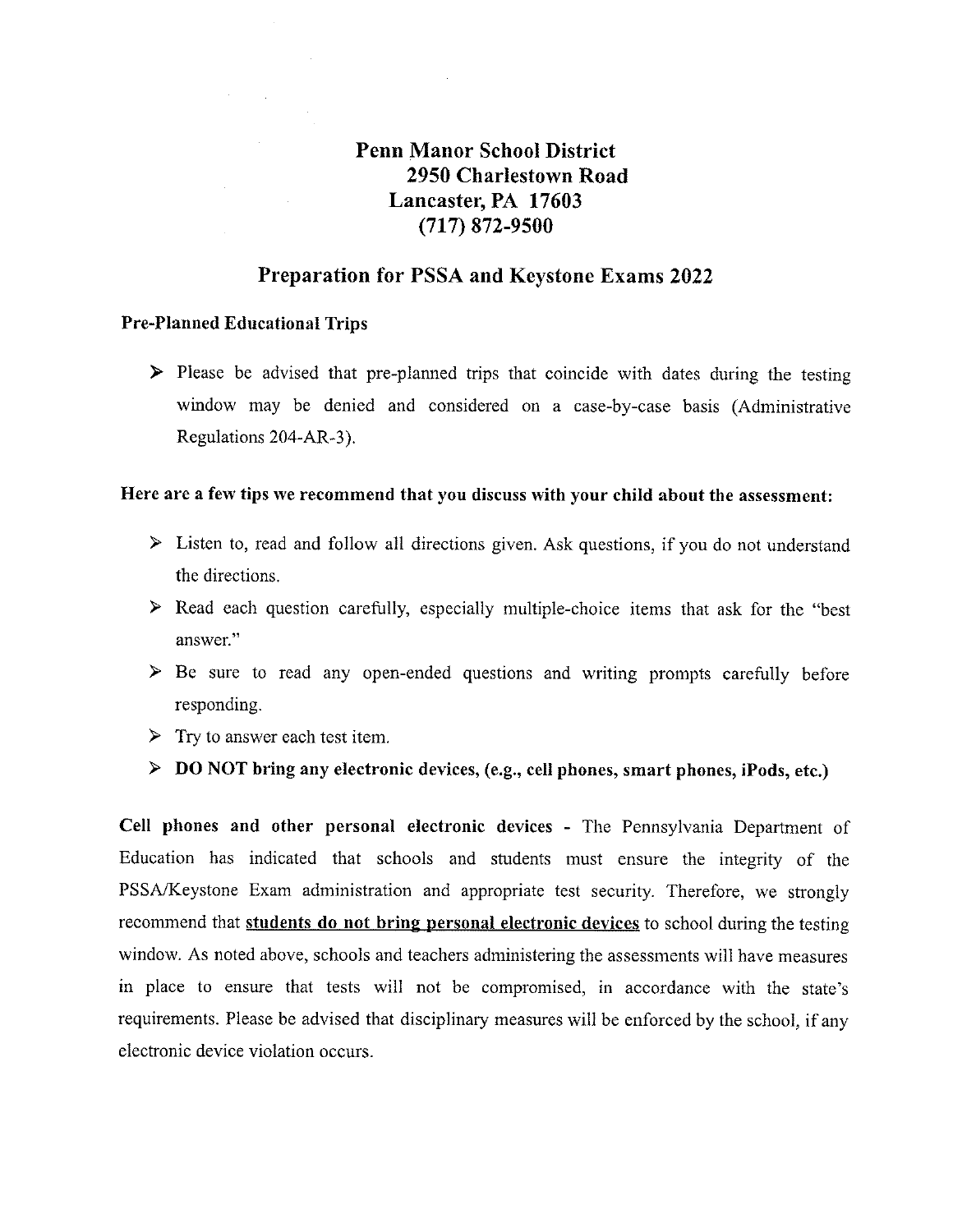# Frequently Asked  $\frac{1}{\text{sked}}$ <br>uestio  $\mathsf{i} \, \mathsf{O}$ uestions Frequently<br>
Asked<br>
Pennsylvania System of S<br>
English Language Arts Ass<br>
Questions<br>
Mathematics and Science A

# information for Parents or Guardians

# Pennsylvania System of School Assessment (PSSA)

English Language Arts Assessment, April 25-29, 2022 Mathematics and Science Assessment, May 2-13, 2022



# GENERAL INFORMATION ABOUT THE PSSA

# Which schools participate?

All school districts and charter schools participate in the assessments. Nonpublic and private schools may also participate on a voluntary basis.

# Which students take the assessments?

Except for a very few students who meet specific criteria for participation in an alternate assessment, all students are included in the assessments as outlined below:

ELA & Mathematics—Grades 3, 4, 5, 6, 7, and 8 Science—Grades 4 and 8

#### Who decided what the assessments should measure?

Groups of educators from all levels of education in Pennsylvania chose the areas of knowledge and skills upon which the assessments are based. The groups included teachers, supervisors, curriculum directors, and college specialists. They also reviewed, edited, and approved the test items.

# Who administers the assessments?

Each school chooses the person(s) who will administer the assessments. In most cases, these are teachers in the students' building.

#### How are the results reported?

Two copies of the individual student report for all assessments will be sent to all schools and districts that participate for distribution to parents, teachers, school counselors, and/or principals. The state will not receive any report with individual names included.

School-level reports will be used for curricular and planning purposes. School districts and charter schools may publish the results of PSSA testing for each school. The state will also release school-by-school assessment data.

# May parents see the assessments?

Yes, under one circumstance. School entities are required to have policies to ensure that parents or guardians have the right to review a state assessment in the school entity during convenient hours for parents or guardians from the time testing materials are received to the end of the make-up schedule in order to determine whether a state assessment conflicts with their religious belief. This is the only reason allowable under regulation.

Confidentiality agreements must be signed, and no copies of the assessments or notes about assessment items will be permitted to leave the school. If after reviewing the test, parents or guardians find the test to be in conflict with their religious belief and wish their student(s) to be excused from the test, the tight of the parents or guardians will not be denied upon written request to the applicable school district Superintendent, charter school Chief Executive Officer, or AVTS Director, Parents or guardians should contact their child's school to make arrangements to review the test.

# Report Testing Irregularities

Parents/guardians who believe that a testing irregularity may have occurred may email ra-edirregularities@pa.gov or call 844-418-1651 to report the incident.

#### INFORMATION ABOUT THE ENGLISH LANGUAGE ARTS ASSESSMENT (grades 3 through 8)

#### How long does the assessment take?

The entire English Language Arts assessment takes approximately three to four hours to complete. Your school district will inform you about the assessment schedule.

# What does the assessment include?

Each student completes three sections of questions for the English Language Arts assessment. Some portions will be the same for all students, and some will consist of different groups of questions.

#### What types of questions are on the assessment?

Students respond to multiple-choice, evidence-based selected-response, and constructed-response questions. Ina multiple-choice question, the correct answer(s) is chosen from four options. Evidence-based selected- response questions have two parts, and students select one or more answers for each part. Constructed-response questions may include a shortanswer (grade 3) or text dependent analysis (grades 4 through 8). Short-answer questions require students to compose a brief response to support their answer. For the text dependent analysis question, students analyze a text and use evidence from the reading passage to compose an essay.

under reg<br>Pennsylva<br>Handbool<br>2022 Pennsylvania Department of Education Handbook for Assessment Coordinators 2022

is a series of the contract of the contract of the contract of the contract of the contract of the contract of